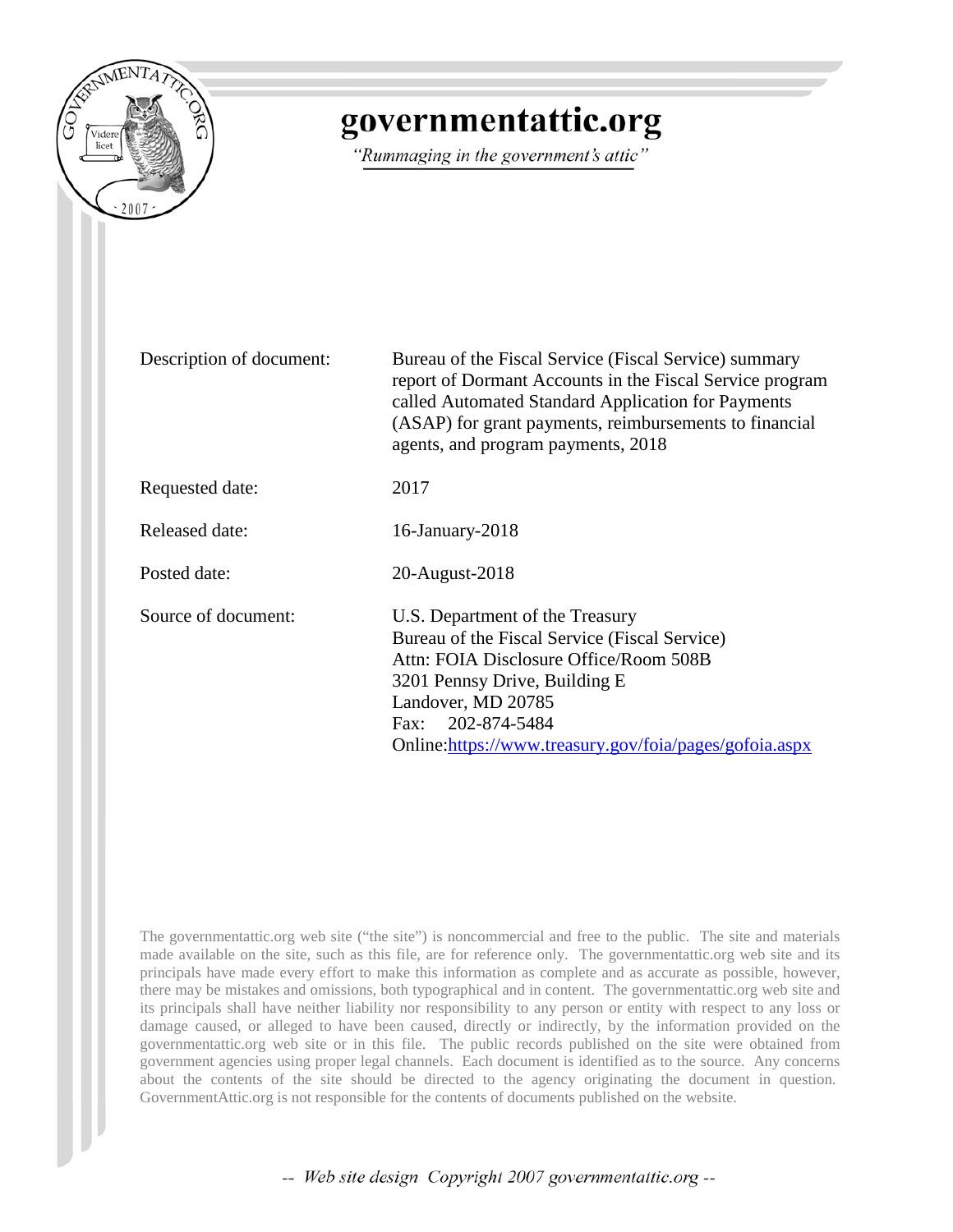

Re: **FOIA # 2017-10-065** 

This is in response to your Freedom of Information Act (FOIA) request for a copy of the most recent summary report of Dormant Accounts in the Bureau of the Fiscal Service (Fiscal Service) program called Automated Standard Application for Payments (ASAP) for grant payments, reimbursements to financial agents, and program payments. Your FOIA request has been assigned the number listed above.

The Fiscal Service conducted a search and enclosed is a copy of the responsive records. The enclosure provides an agency-level summary of "dormant" ASAP accounts. The ASAP application characterizes an account as "dormant" when two variables are met:

- ASAP account has had no activity since December 18, 2015 (24 months); and
- ASAP account balance is greater than \$0.

The fund balance that resides in an ASAP account remains in the United States Treasury until a payment is settled at a recipient's financial institution. Stated differently, all ASAP account balances are eligible to be removed (decrease authorization/certification) at the granting agency's discretion. The lone exception to this is funds associated with my RA accounts.

At the beginning of each fiscal year, the ASAP program provides agencies a list of ASAP accounts that meet the criteria defined above as of October  $1<sup>st</sup>$ . Each agency is encouraged to review their accounts to make a determination as to whether those accounts should continue to carry a balance greater than \$0.

We hope this information is helpful. If you consider our response to be a denial of your request, you may administratively appeal within 90 calendar days from the date of this letter. Your appeal must be in writing, must be signed by you, and should contain the reason(s) why you are appealing. Your appeal should be addressed to:

> U.S. Department of the Treasury Bureau of the Fiscal Service Attn: FOIA Disclosure Office/Room 508B 3201 Pennsy Drive, Building E Landover, MD 20785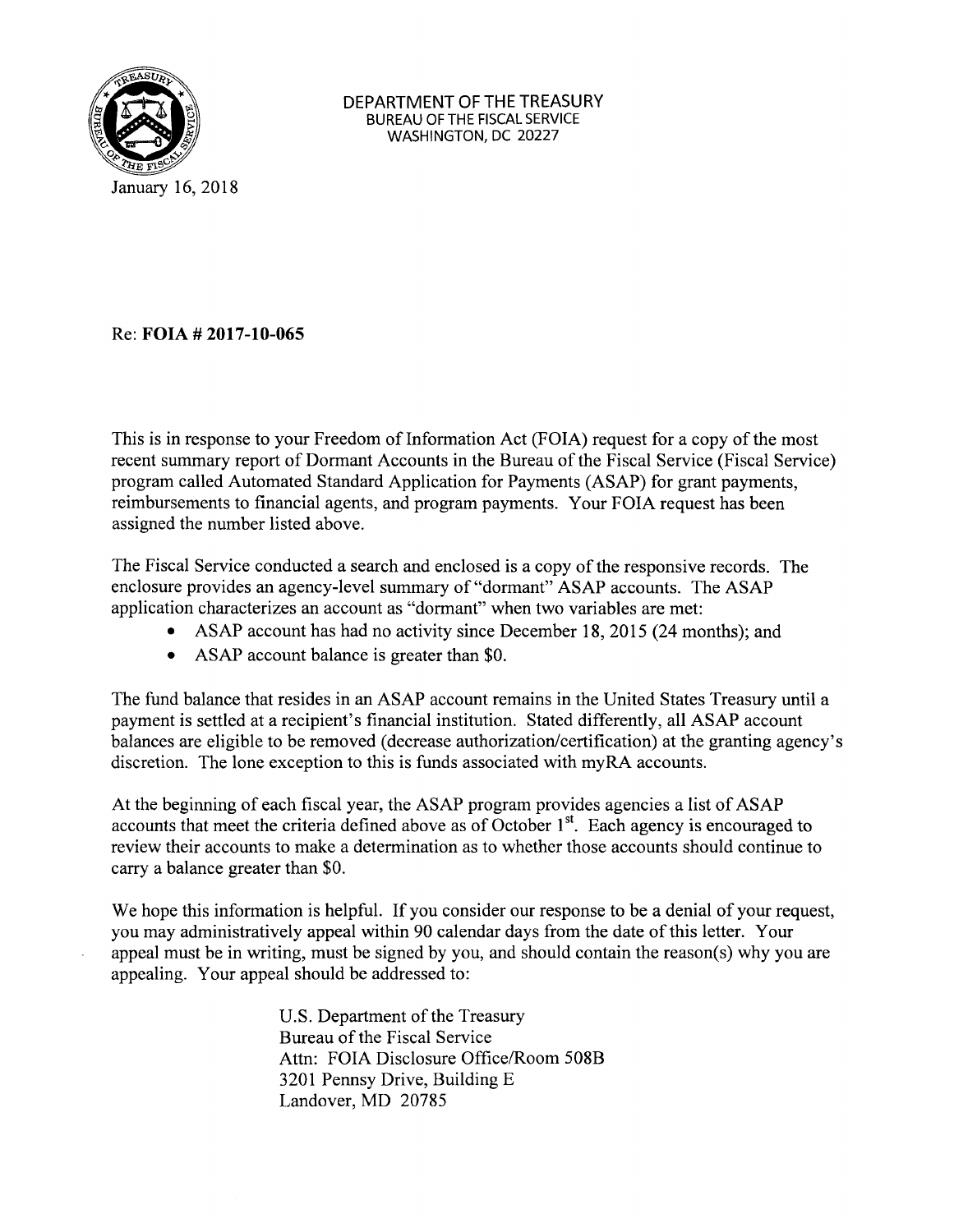Page 2- FOIA # 2017-10-065

Both your letter and its envelope should be clearly marked "Freedom of Information Act Appeal." The deciding official on your appeal will be the Fiscal Service Commissioner or her designee.

 $\overline{\phantom{a}}$ 

 $\overline{a}$ 

The above FOIA number should be included on all related correspondence.

Sincerely,

## Cynthia Sydnor-Jones

Cynthia Sydnor-Jones Co-Disclosure Officer

Enclosure